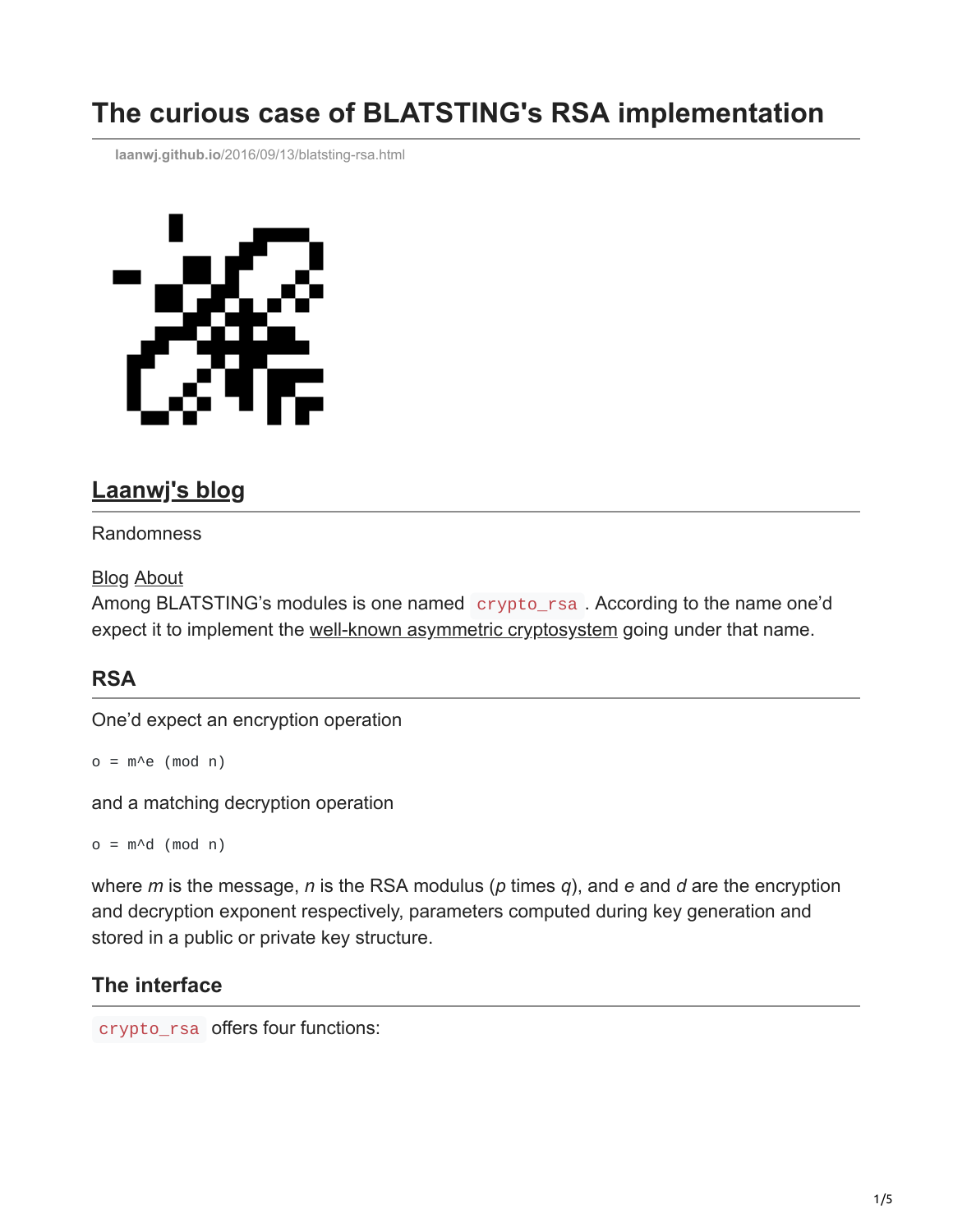- + 0x14: 2 args create\_ctx(keyblock,size) Allocates a context, endian-swaps and copies the key data.
- + 0x18: 4 args encrypt(ctx, inptr, outptr, inlen) Performs (supposedly) RSA encryption using a fixed exponent e=65537
- + 0x1c: 0 args dummy() Unimplemented, just "ret"
- + 0x20: 1 args free\_ctx(ctx) Frees the context ctx

Apparently the interface only offers encryption, likely used for signature verification. The keyblock is a structure of 544 bytes containing a (up to 1024 bit) RSA key, with various bignum parameters represented by arrays of 32-bit integers;

```
struct key_block {
   uint32_t n[32]; // modulus
   uint32_t unk0[32]; // Unused
   uint32_t x[32]; // ?
   uint32_t unk1[32]; // Unused
   uint32_t unk2; // Unused
   uint32_t fudge; // ?
   uint32_t padding[6];
};
```
The fixed exponent *e* is not encoded in this structure.

But what are those extra fields for, *x* and *fudge*?

### **Curioser and curioser**

Here's a Python version of what encrypt does: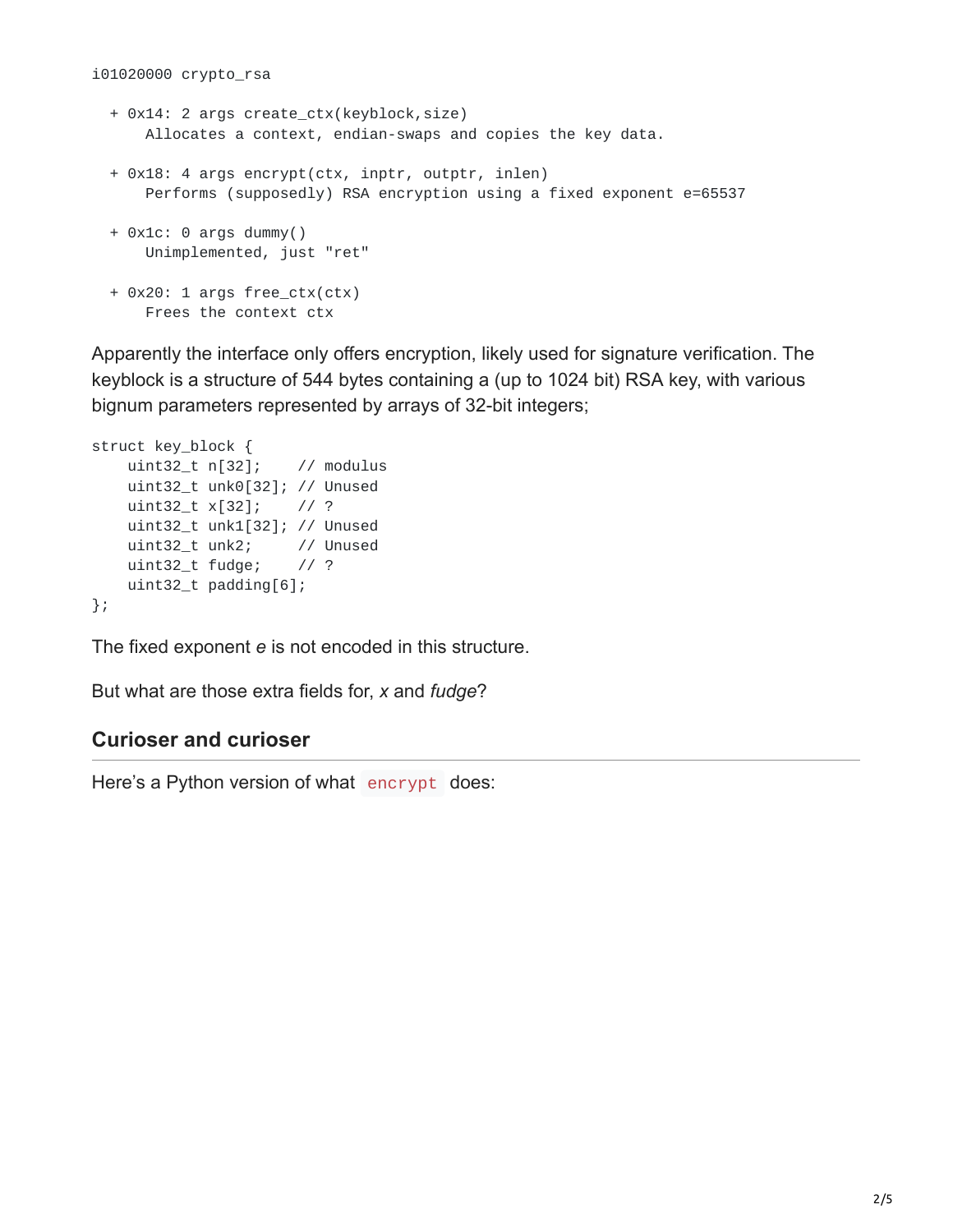```
def weirdmod(a, b, fudge): # function at 0x08000cd4
   # tally: 32 integer multiplications, 32 bn_muls, 32 bn_adds, 1 bn_compare, 1
bn_sub
   v = afor i in range(32):
       v = ((( (fudge * (v&0xffffffff))&0xfffffffff) * b) + v) >> 32if v > b:
       v = breturn v
# RSA according to BLATSTING
def bs_rsa_encrypt(ctx, temp): # function factored out for clarity
   # pre-multiplication
    temp = weirdmod(temp * ctx.x, ctx.n, ctx.fudge)
   # m ** 65537 mod n
   to = temp
   for i in range(16):
       to = weirdmod(to * to, ctx.n, ctx.fudge)
    temp = weirdmod(temp * to, ctx.n, ctx.fudge)
    return weirdmod(temp, ctx.n, ctx.fudge)
def bs_rsa_encrypt_outer(ctx, inptr, outptr, len): # function at 0x08000170
    temp = memory_bswap4_in(input, len)temp = bs_rsa_encrypt(ctx, temp)
    memcpy_bswap4_out(outptr, temp, len)
```
Broadly it looks like a RSA encrypt operation with a hard-coded exponent of 65537 (which [is standard\)](http://www.ietf.org/rfc/rfc4871.txt), except that an unconventional pre-multiplication with *x* is done. After each operation a mod is applied to bring the result back within the range [0..n-1].

But wait: note that weird mod does not actually, as would be first expected, implement a modulus operator. I'm honestly not sure what it is. Unlike mod, applying it repeatedly to a value does not yield the same result, applying it to 1 does not yield 1. What use would they have for such a a mutilated version of RSA?

## **Call site**

The only place where this module is used from is [TADAQUEOUS,](https://laanwj.github.io/2016/09/01/tadaqueos.html) from the hooked function \_\_add\_ipsec\_sa . It supplies the following parameters: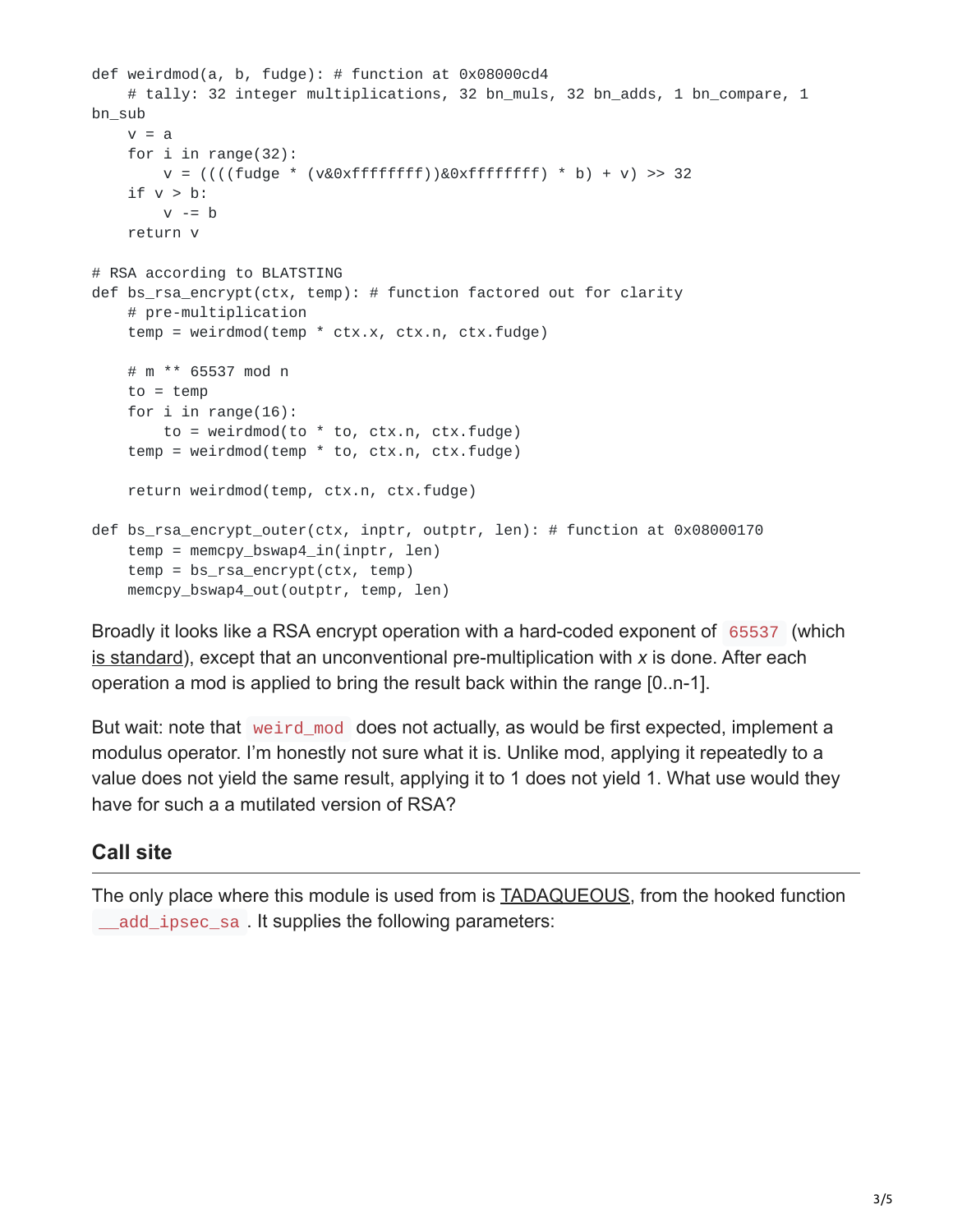```
class Context:
   n =0xd257c42f17e16815bef4c2f3fede55b5b7ed35fa4ae040aac0515a7bc662f564ac4e98272b61c24b6665
```
 $unk0 =$ 0x2da83bd0e81e97ea410b3d0c0121aa4a4812ca05b51fbf553faea584399d0a9b53b167d8d49e3db4999a

```
x =0x76bc66dabca44047215cedfe4b6182cee4a9af38201d5b83ea8b3ab5ad7a05e835327be2337d8c302adb
```

```
unk1 = 0unk2 = 1fudge = 0xbb4d023f
```
# **Surprise**

So imagine my surprise when I tried it out and compared, using the above parameters:

```
# Conventional RSA
def rsa_encrypt(ctx, m):
    return pow(m, 65537, ctx.n)
# Try with random 1024-bit value
ctx = Context()m = random.random(0, (1 < 1024)-1)# Compare results
assert(rsa_encrypt(ctx, m) == bs_rsa_encrypt(ctx, m))
```
The result matches convential RSA without pre-multiplication and with a normal expmod operator! So it is some kind of optimization, but I had not seen it before, which doesn't say that much, but it's not part of e.g. OpenSSL. *Edit: it is, according to k240df and martins\_m on [reddit this is Montgomery reduction which is in OpenSSL under](https://www.reddit.com/r/ReverseEngineering/comments/52kr47/the_curious_case_of_blatstings_rsa_implementation/) crypto/bn/bn\_mont.c . The thought came up when writing this that it was Montgomery reduction but I did not recognize it as such.*

I'm not up to date with the state of the art is with regard to efficient bignum arithmetic. Assuming 1024-bit numbers: A naive modulus implementation based on long division would take up to *1024* bignum comparisons and *1024* bignum subtractions, whereas the weird\_mod operation takes *32* integer multiplications, *32* bignum muls, *32* bignum adds, *1* bignum compare, and *1* bignum sub. Whether it is a win depends on how bignum multiplication is implemented. A naive bignum multiplication would take up to *32\*32* integer multiplications and *32* bignum adds in which case it would not really help. I have not studied the particular bn\_mul implementation in BLATSTING (address 0x080004a0 \*).

Independent of the performance characteristics, I think this alternative implementation is worth highlighting, as it is in things like this that the Equation Group keeps true to their name. It looks like a form of [Barrett reduction](https://en.wikipedia.org/wiki/Barrett_reduction), turning divisions into multiplies, and precomputing a